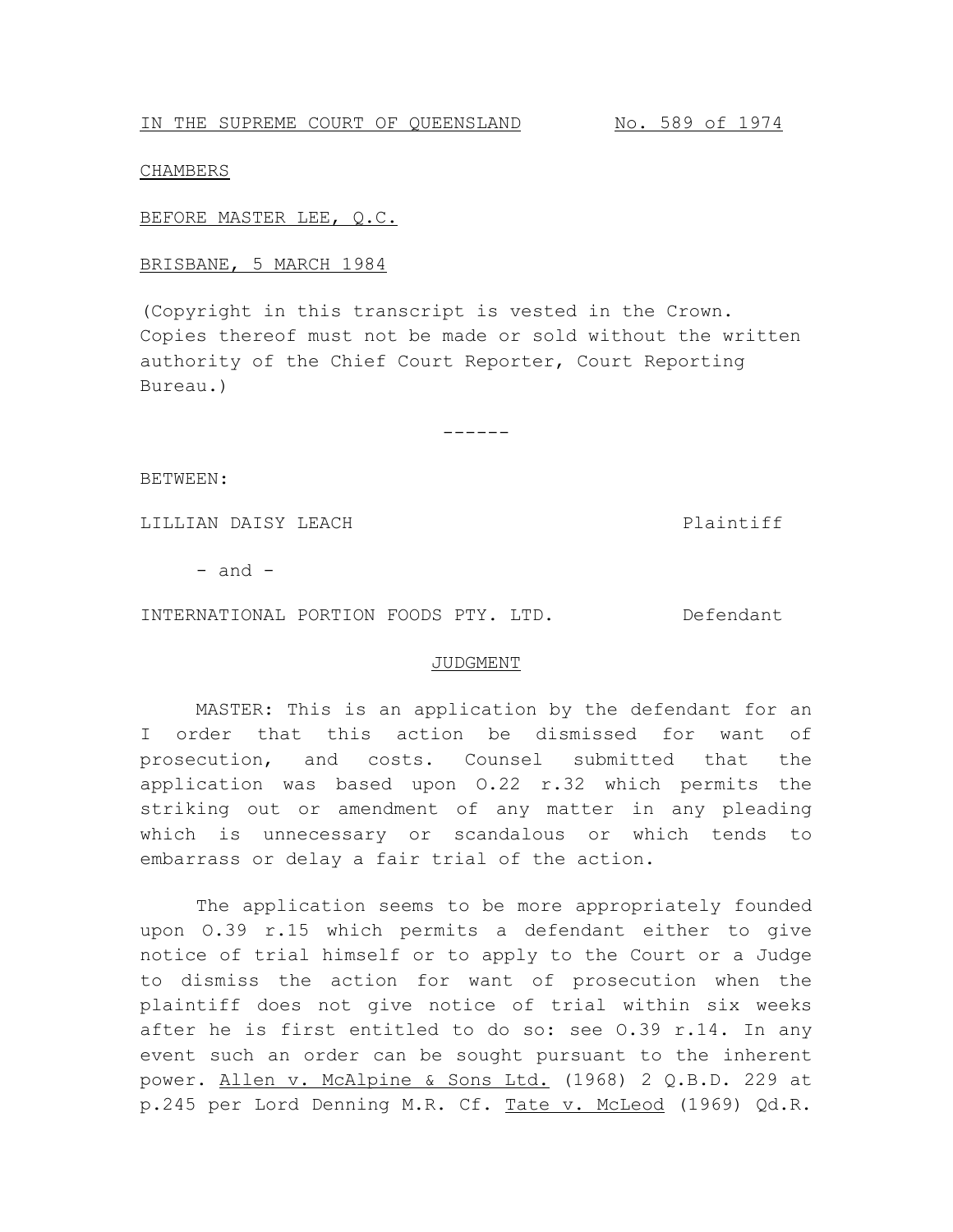217 (F.C.) per Lucas J. at p.225; Borg v. Muscat (1972) Qd.R. 253; Birkett v. James (1978) A.C. 297; Josefski v. Minister for Education & Ors (Appeals 73/74 of 1983, Full Court 9 December 1983 - unreported).

The question arose as to whether this application, brought more than three years since the last proceeding or step occurred in the action, was itself a "fresh proceeding" in the action within the meaning of O.90 r. 9 such that the defendant should first obtain the leave of the Court or a Judge under the second limb of O.90 r.9 to proceed before the application is dealt with.

Counsel for the defendant conceded that this application was a "proceeding" as such in the pending action, as clearly it must be, but he referred to the Full Court decision of Borg v. Muscat (supra) and in particular to the chronology of events set out by Hart J. at p.257 which shows that after an affidavit of documents had been filed by the plaintiff on 15 August 1967, no further step in the action was taken before a summons was taken out on 6 August 1971 for an order that the action be dismissed for want of prosecution. The plaintiff then also issued a summons for leave to proceed and both summonses were heard together. Counsel submitted that this decision supported his submission even though the Court in that case did not deal with the point now raised.

Whilst it is clear that a notice of intention to proceed issued under the first limb of O.90 r.9 is not itself a "proceeding" or a "step" in the action within the meaning of O.90 r.9: Kaats v. Caelers ( 1966) Qd.R. 482; Burns v. Korff (O.S.397 of 1980, 22 March 1982 unreported), which may give rise to the question of whether an application for leave to proceed and any order therein under the second limb of O.90 r.9 constitutes a "proceeding" in the action), and whilst leave to proceed can he sought by either party, it seems clear from the detailed chronology of "proceedings" and other activities which were not "proceedings" including the service by the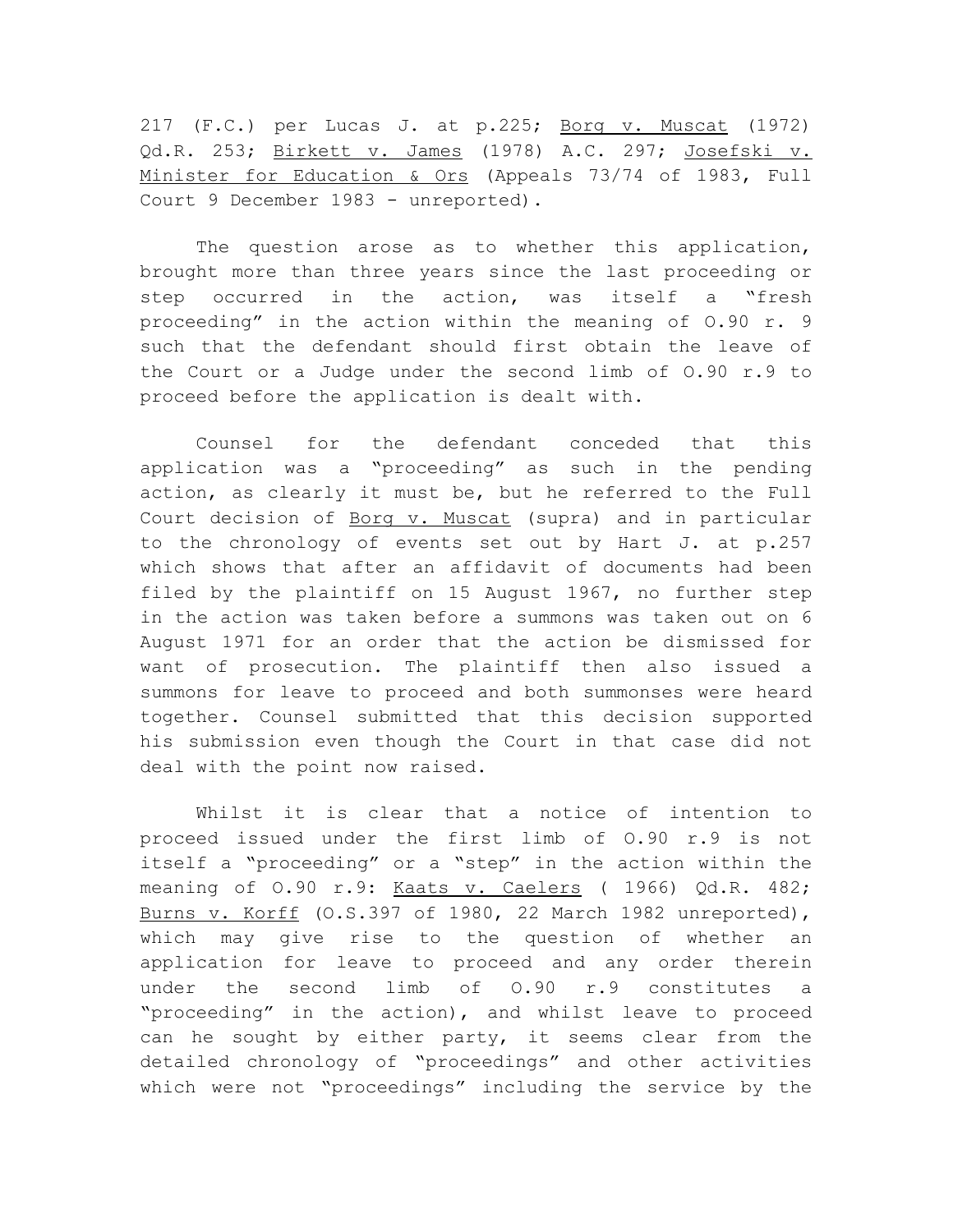plaintiff of a notice of intention to proceed on 8 December 1965, that had any application under the second limb of O.90 r.9 for leave to proceed been made by the defendant and any order made therein, such would have appeared in the chronology. This supports counsel's submissions.

The first limb of O.90 r.9 refers to the taking of "any step in the cause". Counsel for the defendant also submitted that the "fresh proceeding" contemplated by the second limb of O.90 r.9 takes its meaning from the words "any step in the cause" in the first limb. This appears to be so. See Burns v. Korff (supra). He contended that this application was neither a step in the action nor a proceeding to advance the action but rather a proceeding to end the action.

The cases show that a "proceeding" within the rule is a proceeding taken with a view to continuing the litigation between the person against whom the proceeding is taken: Spencer v. Watts (1889) 23 Q.B.D. 350 per Lindley L.J. at p.353; and also is a step towards judgment; Webster v. Myer (1884) 54 L.J.Q.B. 101 at p.102 per Brett M.R.; (1884-5) 14 Q.B.D. 231 at p.233. See also Kaats v. Caelers (supra) per Stable J. at p.499 where His Honour said that the word "is one that suggests something in the nature of a formal step, at least a step taken by the litigant in the prosecution of the action, being a step required by the Rules"; Burns v. Korff (supra); Josefski v. Minister for Education (W.30 of 1978, Demack J., Rockhampton 3 August 1983 unreported); Saunders v. Pitts & Ors (W.2001 of 1978, Garter J. 25 October 1983 unreported).

The English rule, O.3 r.6, requires notice of intention to proceed where a year or more has elapsed since the last proceeding in a cause or matter. This rule does not appear to have the second limb contained in Queensland O.90 r.9. In the Supreme Court Practice (U.K.) 1979, the following appears in paragraph 3/6/1 under the annotation to  $0.3$  r.6, (page  $18$ ):-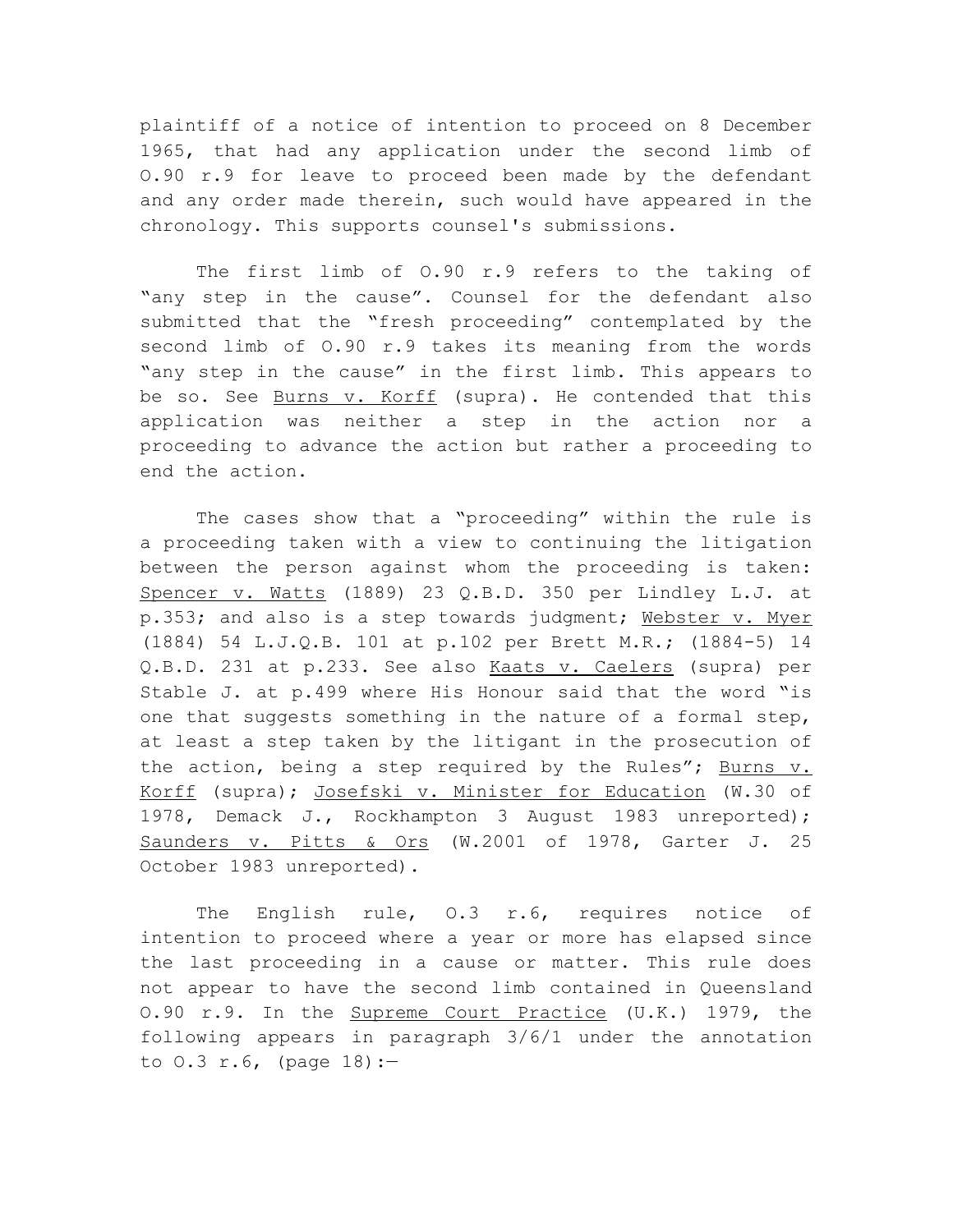"Nor does the Rule apply to a summons to dismiss for want of prosecution, for such a summons is a proper method of terminating such delays (Lumley v. Hempson (1838), 6 Dowl 558); Warnock v. Mann (1896) 2 Ir.R. 630; see Krakauer v. Katz (1954) 1 W.L.R. 278).

As counsel for the defendant submitted, this is not a proceeding designed to further prosecute the action or in any way to continue the action towards judgment as would have been the alternative course open to a defendant under O.39 r.15 had it chosen to give notice of trial instead of applying to have the action dismissed for want of prosecution. Accordingly counsel is correct in his submission that the defendant has no need to obtain leave to proceed under O.90 r.9 in order to apply for an order that the action be dismissed for want of prosecution.

Dealing with the merits of the application, the chronology of events is set out in the affidavit of Paul Grant Taylor filed 21 February 1984 in para. 4 thereof as follows:—

"6th April 1971 - date of plaintiff's alleged injury 3rd April 1974 - date of issue of writ 23rd May 1974 - date of entry of appearance 28th January 1977 - date on which plaintiff gave notice of intention to proceed 24th May 1977 - date of service of writ on S.G.I.O. 24th May 1977 - date of service of statement of claim 15th June 1977 - date of delivery of defence of defendant 25th May 1978 - date of delivery of interrogatories on behalf of the defendant for examination of the plaintiff."

It was common ground that nothing at all has occurred since the delivery of the interrogatories on behalf of the defendant for examination of the plaintiff on 25 May 1978